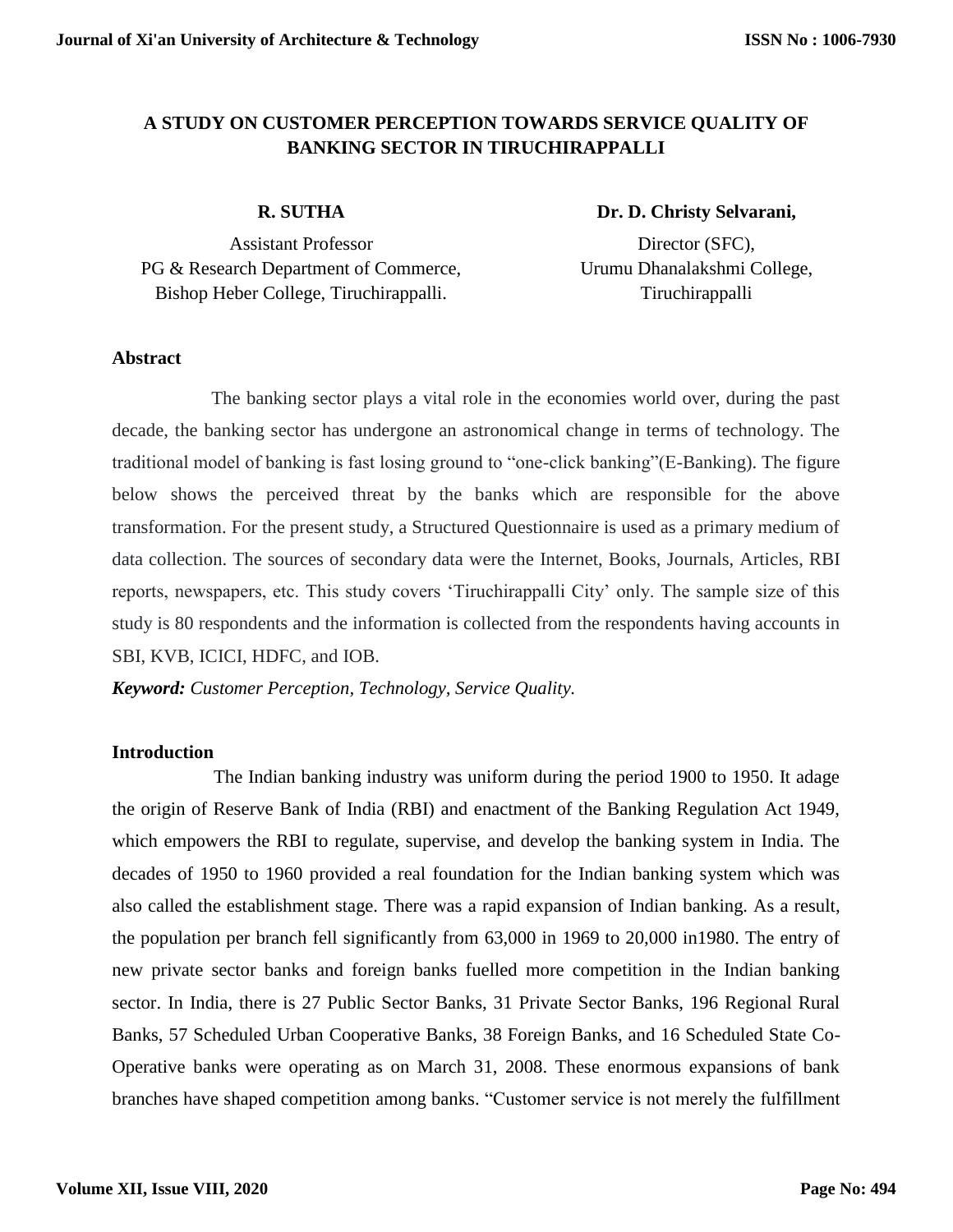of government guidelines or mechanical adherence to the time frames of services. It is a philosophy, an attitude of professional commitment which beliefs in the ultimate satisfaction of customers want". The above declaration clearly states that customer service is beyond stain transactions. Customers are not homogeneous in their behavioral patterns, attitude, needs, and expectations. Human awareness changes from person to person or from individual to personality from time to time. This change in the perception of a customer makes the job of satisfying him more challenging. Customer receipt and customer preference to banks play a vital role in the achievement of their functioning hence study in this kind is very essential.

#### **Objectives of the Study**

 To Study the Customer Perception towards Service Quality of banking sector in Tiruchirappalli.

• To investigate the demographic factors have any significant influence on customer perception.

#### **Review of Literature**

**Ansar Ali (2019)** analyses the E-Banking covers both computer and telephone banking. These two types of banking involve the usage of passwords. It came into existence due to Innovation in Technology and competition among the existing banking organizations, who display their banking products and services for easy accessibility to the customers which can be delivered through the internet. The rapid development of E-banking services carries risks as well as benefits. Hence, it is the responsibility of the bankers to recognize, manage, and to address banking institutions incautious and sensible way according to the fundamental characteristics and challenges of E-Banking services. So this paper discusses the impact of E-Finance on the banking sector, its various products, and services, the diverse risk associated with electronic banking services, and its solutions to tackle these challenges. The study is based on exploratory research mainly on qualitative analysis.

**Vasanthi (2013)** investigated that the Government of India globalization and liberalization of financial reforms strongly suggested operational flexibility and functional autonomy to the bank to improve efficiency and productivity along with deregulation in interest rates, the substantial reduction in statutory reserves and entry of new banks in the private sector to engineer and encourage competition. In the deregulated, competitive, and ever-demanding customer's market retaining the existing customer and attracting new customers is very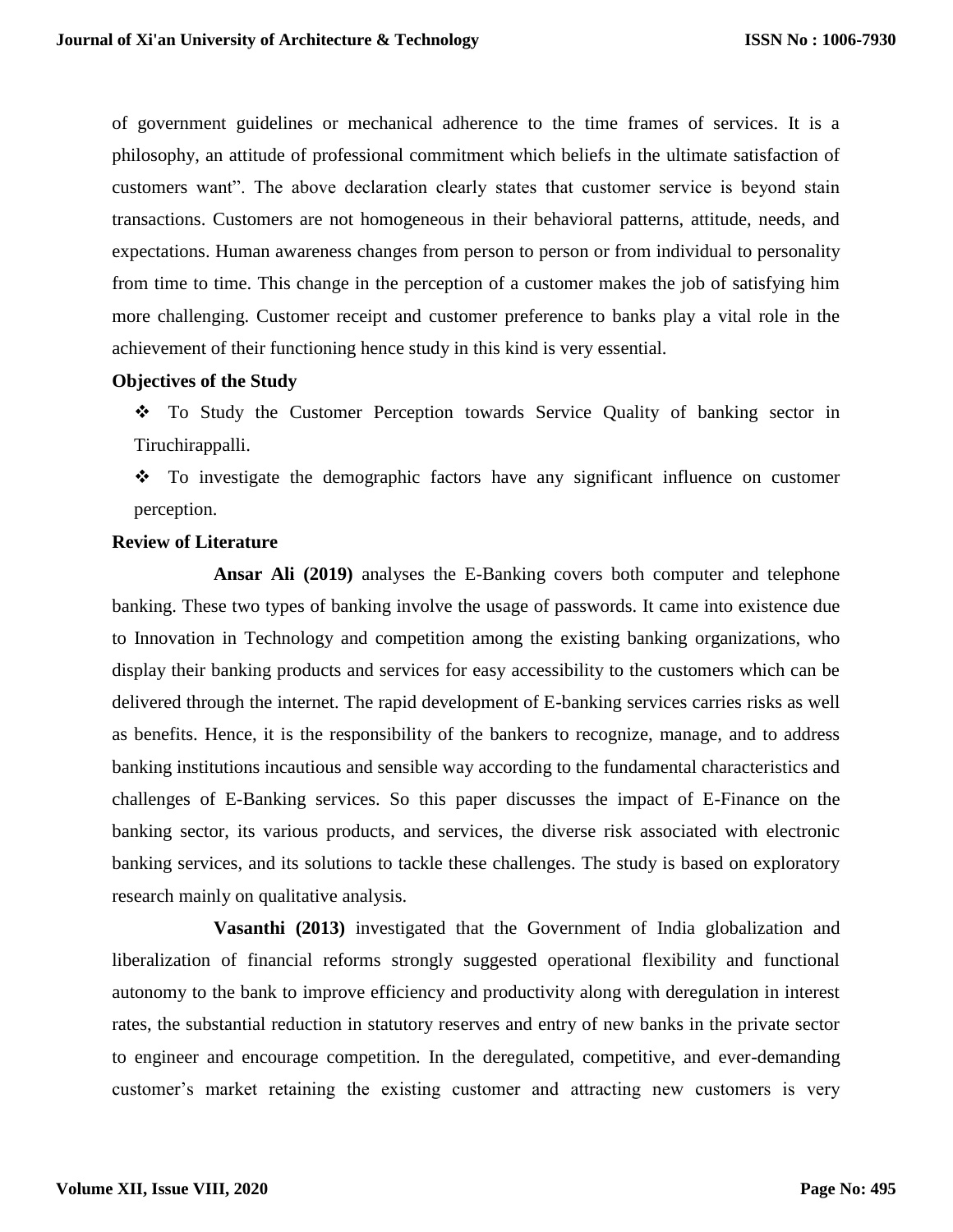important. Customer acceptance and customer preference for banks play an important role in the success of their functioning. This study explores the customer perception towards service quality attributes among public sector banks and private sector banks.

### **Research Methodology**

Descriptive research is used in this present study in order to determine the customer perception towards service quality. This is the trendiest type of research system, generally used in survey research design and most useful in describing the characteristics of consumer behavior. A structured questionnaire is used as a primary medium of data collection. The sources of secondary data were the Internet, Books, Journals, Articles, RBI reports, newspapers, etc. This study covers 'Tiruchirappalli City' only. The sample size of this study is 80 respondents and the information is collected from the respondents having accounts in SBI, KVB, ICICI, HDFC, and IOB.

#### **Analysis and Findings**

| <b>Particulars</b>               |                    | No. of.<br><b>Respondents</b> | Percentage |
|----------------------------------|--------------------|-------------------------------|------------|
| Gender                           | Male               | 55                            | 69         |
|                                  | Female             | 25                            | 31         |
|                                  | <b>Total</b>       | 80                            | <b>100</b> |
| Age                              | Below 25 years     | 30                            | 38         |
|                                  | 26 to 35 years     | 20                            | 25         |
|                                  | 36 to 45 years     | 17                            | 21         |
|                                  | Above 45 years     | 13                            | 16         |
|                                  | <b>Total</b>       | 80                            | 100        |
| <b>Educational Qualification</b> | School Level       | 12                            | 15         |
|                                  | <b>UG</b>          | 12                            | 15         |
|                                  | PG                 | 35                            | 44         |
|                                  | Professional       | $\overline{7}$                | 8          |
|                                  | Others             | 6                             | 8          |
|                                  | <b>Total</b>       | 80                            | 100        |
| Monthly Income                   | <b>Below 10000</b> | 17                            | 22         |
|                                  | Rs 10001 to 20000  | 23                            | 28         |
|                                  | Rs 20001 to 30000  | 22                            | 27         |
|                                  | Rs 30001 to 40000  | 13                            | 17         |

## **Table. No.1**

**Demographic Profile of the Respondents**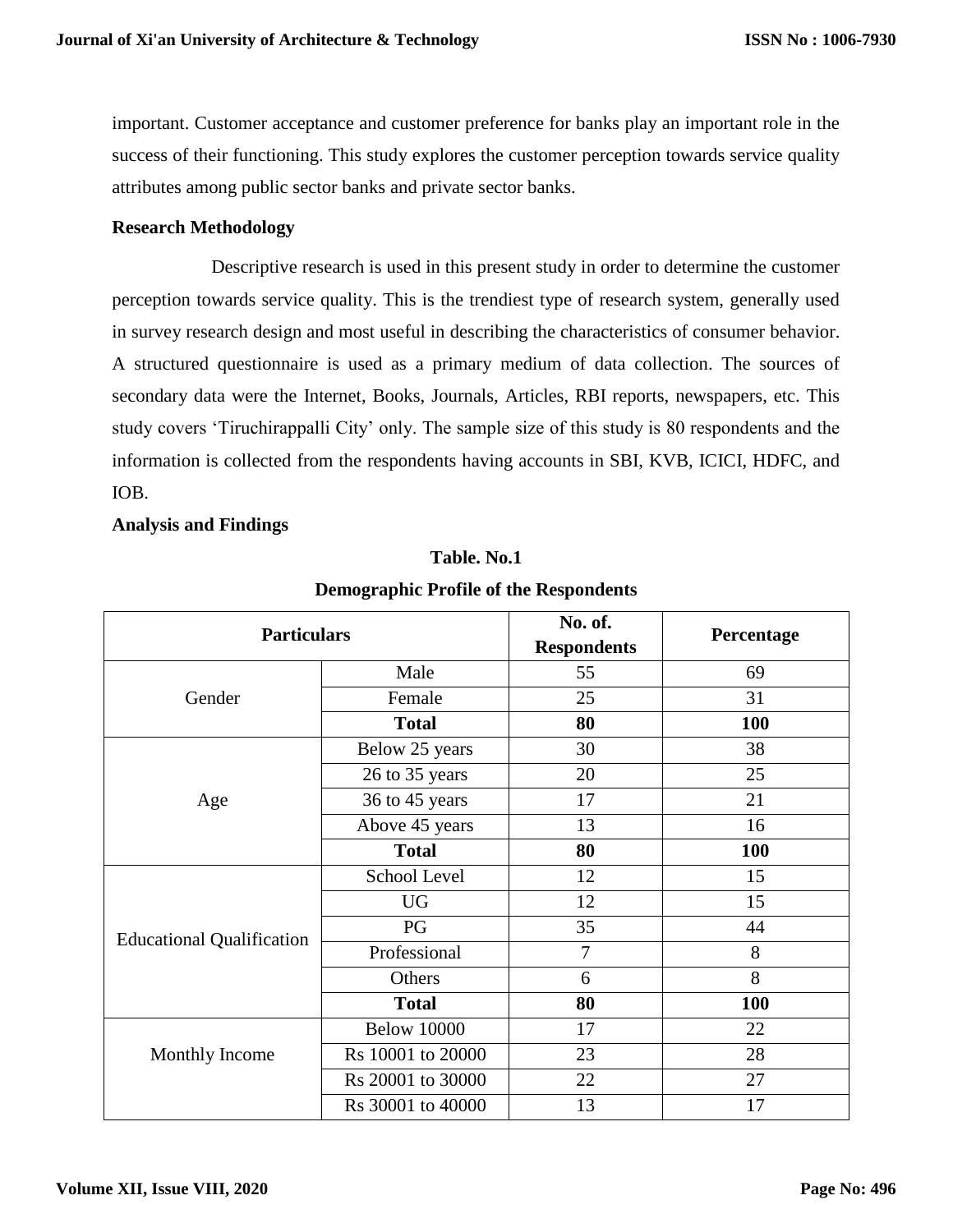|                   | Above Rs 40000 |    |     |
|-------------------|----------------|----|-----|
|                   | <b>Total</b>   | 80 | 100 |
| Name of the Banks | <b>SBI</b>     |    |     |
|                   | <b>KVB</b>     |    |     |
|                   | <b>ICICI</b>   |    |     |
|                   | <b>IOB</b>     |    | 22  |
|                   | <b>HDFC</b>    |    | 26  |
|                   | <b>Total</b>   | 80 |     |

**Source: Primary Data**

The above table shows that the majority of respondents (69%) are male respondents. The majority of respondents (38%) belong to the age group from below 25. The majority of the respondents (44%) are having PG Qualification. The majority of the respondents (56%) are others. The majority of the respondents (28%) were under an income group ofRs.10001 to 20000. The majority of the response (26%) holding their account in IOB.

#### **Conclusion**

After independence and until then, the functioning of banks is becoming efficient and faster than ever before. With the ascending globalization and the espousal of the universal banks, the competition has furthermore deepened. Anywhere and anytime banking now becomes a reality. The emergence of information technology and other and level of income have created massive growth in banking in India. In this study, we conclude that high customer perception of service quality can create improvement in the operational efficiency and service quality provided by the bank.

## **Reference**

- **Ansar Ali (2019), "**A Study on Customer Perception of Internet Banking Services in Tiruchirappalli District", A Journal of Composition Theory, Volume XII Issue XI, ISSN 0731-6755, pp. 406-412.
- **Vasanthi (2013),** "Study on Customer Perception towards Service Quality Attributes of Public Sectors Banks and Private Sectors Banks", International Journal of Scientific and Research Publications, Volume 3, Issue 2, ISSN 2250-3153, pp.1-7.
- http://en.Wikipedia.org/wiki/Banking\_in\_India
- http://en.Wikipedia.org/wiki/State\_Bank\_Of\_India
- http://en.Wikipedia.org/wiki/History\_of\_Banking